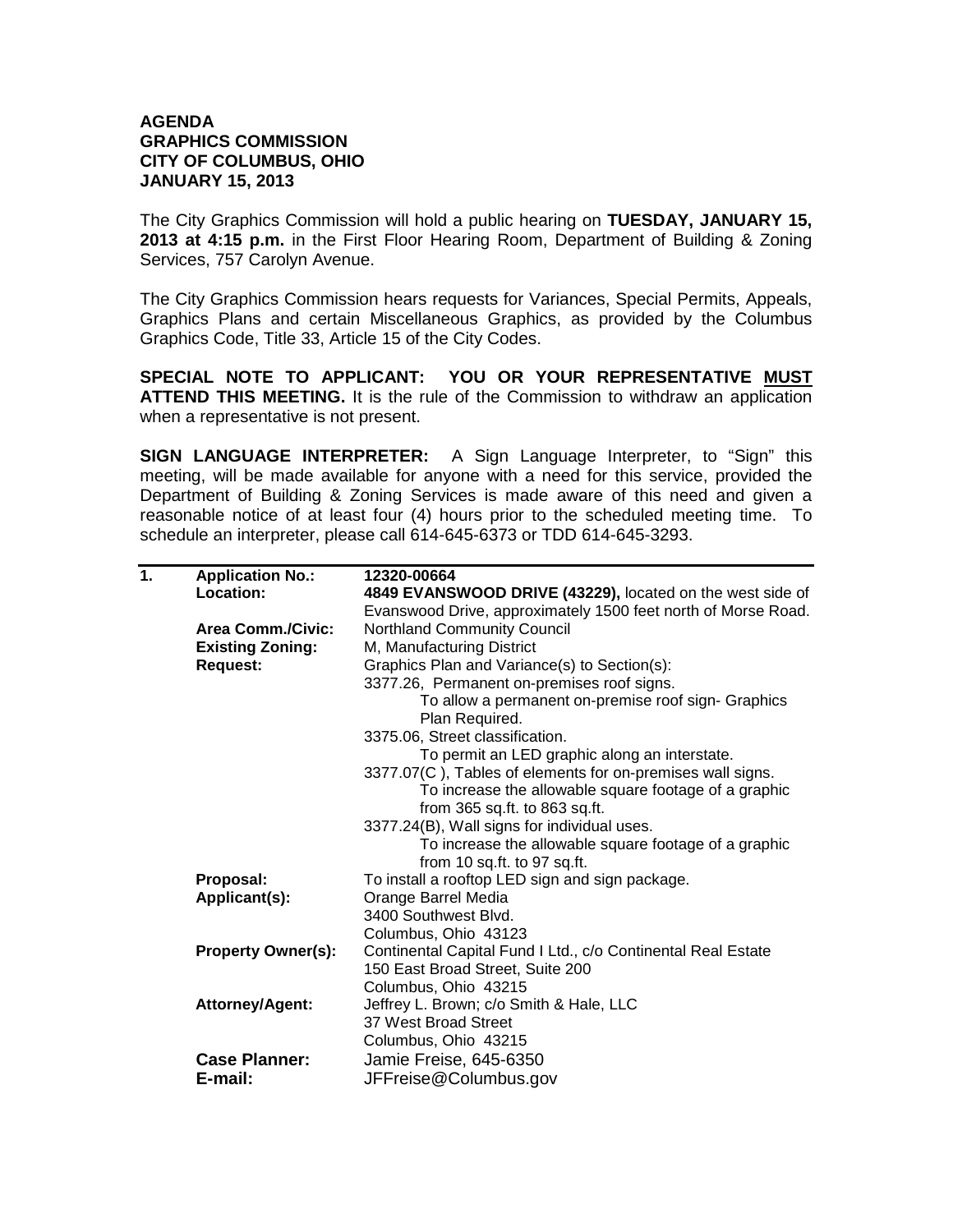| 2. | <b>Application No.:</b><br>Location: | 12320-00665<br>4030 EASTON STATION (43219), located at the                     |
|----|--------------------------------------|--------------------------------------------------------------------------------|
|    | <b>Area Comm./Civic:</b>             | northwest corner of Chagrin Dr. & Easton Station.<br>Northeast Area Commission |
|    | <b>Existing Zoning:</b>              | CPD, Commercial Planned District                                               |
|    | <b>Request:</b>                      | <b>Graphics Plan</b>                                                           |
|    |                                      | 3375.12, Graphics requiring graphics commission                                |
|    |                                      | approval.                                                                      |
|    |                                      | To approve a graphics plan to allow a rooftop sign.                            |
|    | <b>Proposed Use:</b>                 | To install a rooftop sign.                                                     |
|    | <b>Applicant:</b>                    | Meghan Hoover; c/o Advance Sign Group                                          |
|    |                                      | 5150 Walcutt Ct.                                                               |
|    |                                      | Columbus, Ohio 43228                                                           |
|    | <b>Property Owner:</b>               | Easton Town Center II, L.L.C.                                                  |
|    |                                      | 4016 Townsfair Way                                                             |
|    |                                      | Columbus, Ohio 43219                                                           |
|    | Attorney/Agent:                      | Advance Sign Group                                                             |
|    |                                      | 5150 Walcutt Ct.                                                               |
|    |                                      | Columbus, Ohio 43228                                                           |
|    | <b>Case Planner:</b>                 | Dave Reiss, 645-7973                                                           |
|    | E-mail:                              | DJReiss@Columbus.gov                                                           |
|    |                                      |                                                                                |
|    |                                      |                                                                                |
| 3. | <b>Application No.:</b>              | 12320-00670                                                                    |
|    | <b>Location:</b>                     | 5855 CENTRAL COLLEGE ROAD (43081), on the south                                |
|    |                                      | side of Central College Rd., approximately 1,100 ft. west of                   |
|    |                                      | New Albany Rd., W.                                                             |
|    | <b>Area Comm./Civic:</b>             | Rocky Fork-Blacklick Accord Panel                                              |
|    | <b>Existing Zoning:</b>              | L-AR-O, Limited Apartment Residential Office                                   |
|    | <b>Request:</b>                      | <b>Special Permit</b>                                                          |
|    |                                      | 3378.01, General provisions.                                                   |
|    |                                      | To approve a special permit for an off-premises sign.                          |
|    | <b>Proposed Use:</b>                 | To construct an off-premises ground sign on a site                             |
|    |                                      | developed with an apartment complex.                                           |
|    | <b>Applicant:</b>                    | Kaufman Development<br>30 Warren St.                                           |
|    |                                      | Columbus, Ohio 43215                                                           |
|    | <b>Property Owner:</b>               |                                                                                |
|    |                                      | New Albany Apartments, L.L.C.<br>30 Warren St.                                 |
|    |                                      | Columbus, Ohio 43215                                                           |
|    | <b>Attorney/Agent:</b>               | Michael T. Shannon; c/o Crabbe, Brown & James                                  |
|    |                                      | 500 S. Front St., Suite 1200                                                   |
|    |                                      | Columbus, Ohio 43215                                                           |
|    | <b>Case Planner:</b><br>E-mail:      | Dave Reiss, 645-7973<br>DJReiss@Columbus.gov                                   |